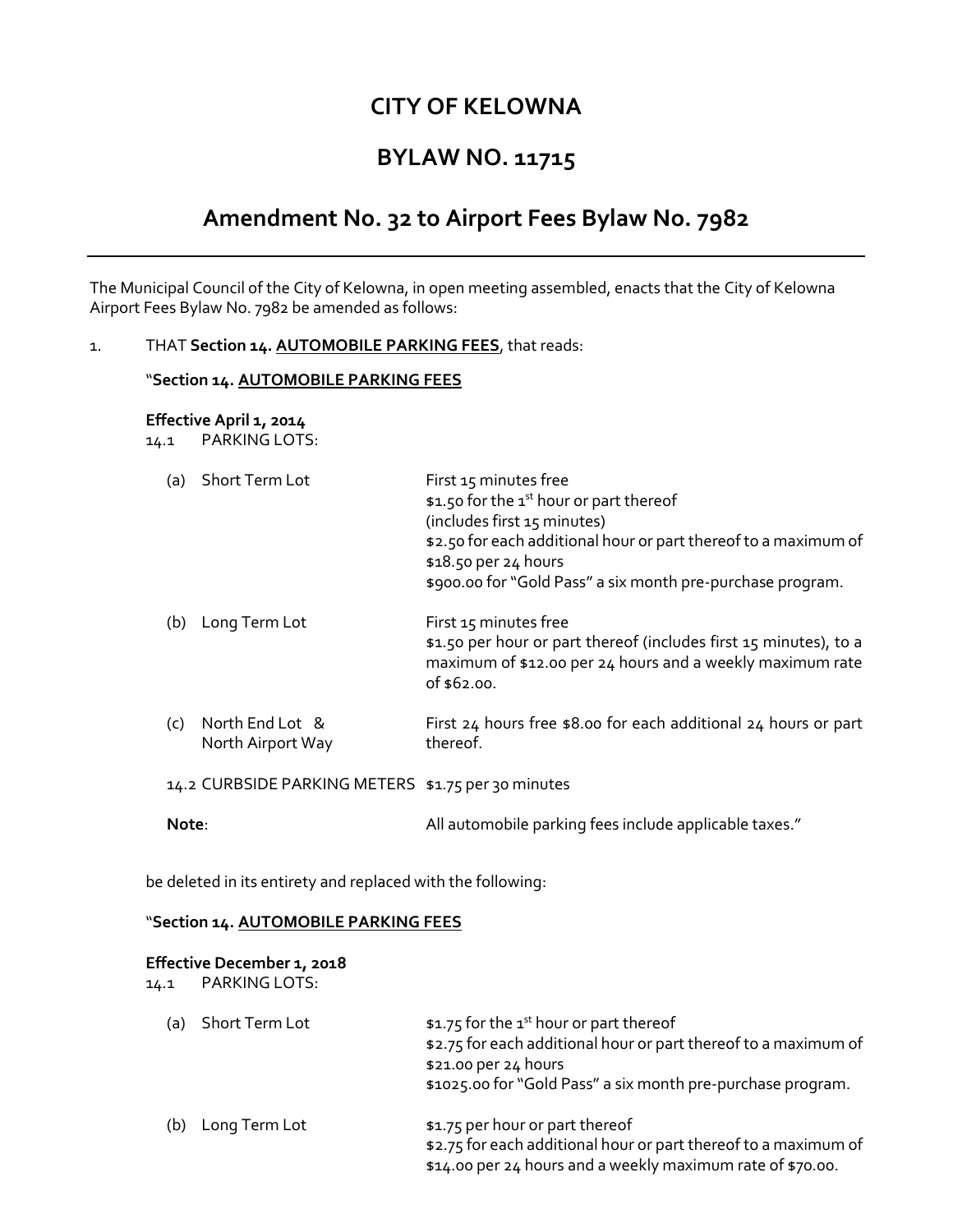- (c) North End Lot & First 24 hours free \$8.00 for each additional 24 hours or part North Airport Way thereof.
- (d) Valet Parking \$20.00

14.2 CURBSIDE PARKING METERS \$2.00 per 30 minutes

**Note:** All automobile parking fees include applicable taxes."

#### 2. AND THAT **Section 25. SECURITY FEES AND CHARGES** that reads:

#### "**25. Security Fees and Charges - Effective February 15, 2014:**

- 25.1 Lost or damaged security Restricted Area Identification Card (RAIC)
	- a. 1st Offence \$50.00
	- b. 2nd Offence \$100.00
	- c. 3rd and subsequent Offences \$150.00

Note: Fee is waived if security RAIC is considered stolen and police file number or ICBC claim number is produced to verify

- 25.2 Failure to Return RAIC on termination of employment \$25.00 (charged to employer)
- 25.3 Lost Visitor Security Pass \$25.00 (charged to escort)
- 25.4 Lost Security Key \$25.00
- 25.5 Lost Parking Decal \$25.00
- 25.6 Lost Fuel Cards
	- a. 1st Offence \$50.00
	- b. 2nd Offence \$100.00
	- c. 3rd and subsequent Offences \$150.00"

be deleted in its entirety and replaced with the following:

#### "**25. Security Fees and Charges - Effective January 1, 2019:**

- 25.1 Lost or damaged security Restricted Area Identification Card (RAIC)
	- a. 1st Offence \$100.00
	- b. 2nd Offence \$200.00
	- c. 3rd and subsequent Offences \$300.00

Note: Fee is waived if security RAIC is considered stolen and police file number or ICBC claim number is produced to verify

- 25.2 Failure to return RAIC on termination of employment \$100.00 (charged to employer)
- 25.3 Lost Visitor Security Pass \$100.00 (charged to escort)
- 25.4 Lost Security Key \$100.00
- 25.5 Lost Parking Decal \$100.00
- 25.6 Failure to return visitor security pass, security key or parking decal on termination of employment - \$100.00 (charged to employer)